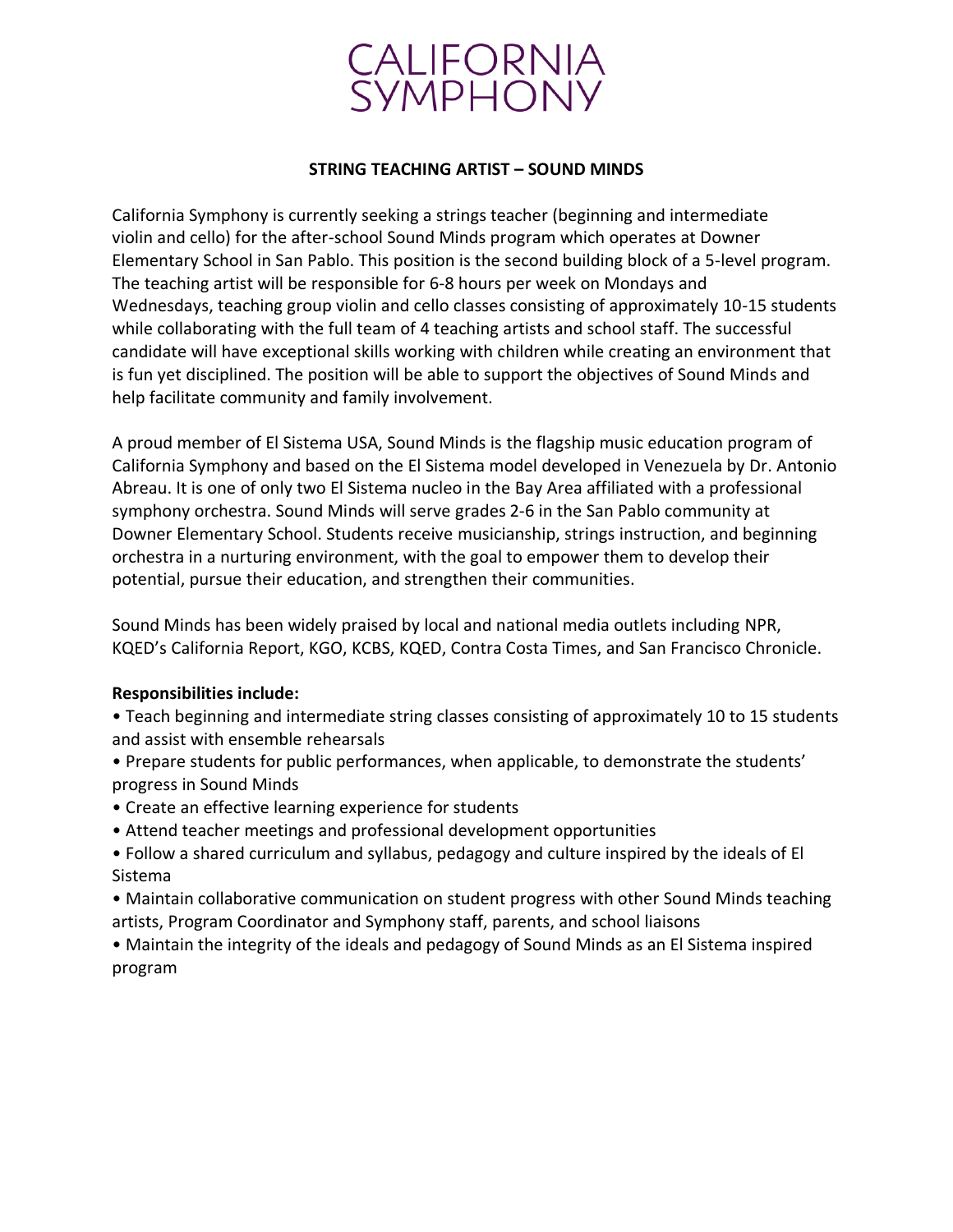# CALIFORNIA<br>SYMPHONY

### **Qualifications:**

• Interest and ability to be a motivational mentor and role model for students, parents and peers as an artist, teacher and citizen

• Strong commitment to El Sistema's philosophy of social change through music and the objectives of Sound Minds

- Demonstrated musicianship and artistry as a teacher and performer
- Strong knowledge of early string repertoire, curriculum and pedagogy

• Four-year undergraduate degree or equivalent experience. A teaching credential, or work towards a graduate teaching degree is a plus

- Strong knowledge of standard music pedagogy (Suzuki, Kodály, Orff, Solfège etc.) Certification a plus
- Experience working with children from diverse ethnic and economic backgrounds, particularly in a group setting; experience working in underserved communities
- Strong interpersonal and communication skills and the ability to work effectively with a wide range of constituencies in a diverse community
- Bilingual in English and Spanish a plus
- Must pass a Background Check, Fingerprinting, and submit a negative TB test

## **Commitment:**

- Part-Time, hourly position
- Tentatively mid-September through December 2022
- Approximately 6-8 hours per week, Mondays and Wednesdays after school
- •Teaching location is performed at Downer Elementary School

# **Compensation:**

- •Competitive hourly rate
- •Professional development opportunities in collaboration with the program director

# **To Apply:**

•Submit a current resume, cover letter indicating your interest and familiarity with the El Sistema model, and at least one work sample to  $\frac{1}{10}$  or  $\frac{1}{10}$  or  $\frac{1}{10}$  or  $\frac{1}{10}$  or  $\frac{1}{10}$  with "Sound Minds" in the header

•Open until Filled

# **About the California Symphony**

The California Symphony, now in its seventh season under the leadership of Music Director Donato Cabrera, is distinguished by its vibrant concert programs that combine classics alongside American repertoire and works by living composers, and for bringing music to people in new and unconventional settings. The orchestra includes musicians who perform with the San Francisco Symphony, San Francisco Opera, San Francisco Ballet, and others, and is based in Walnut Creek at the Lesher Center for the Arts with additional recent performances around the region in Napa Valley, Concord, Oakland, and Berkeley.